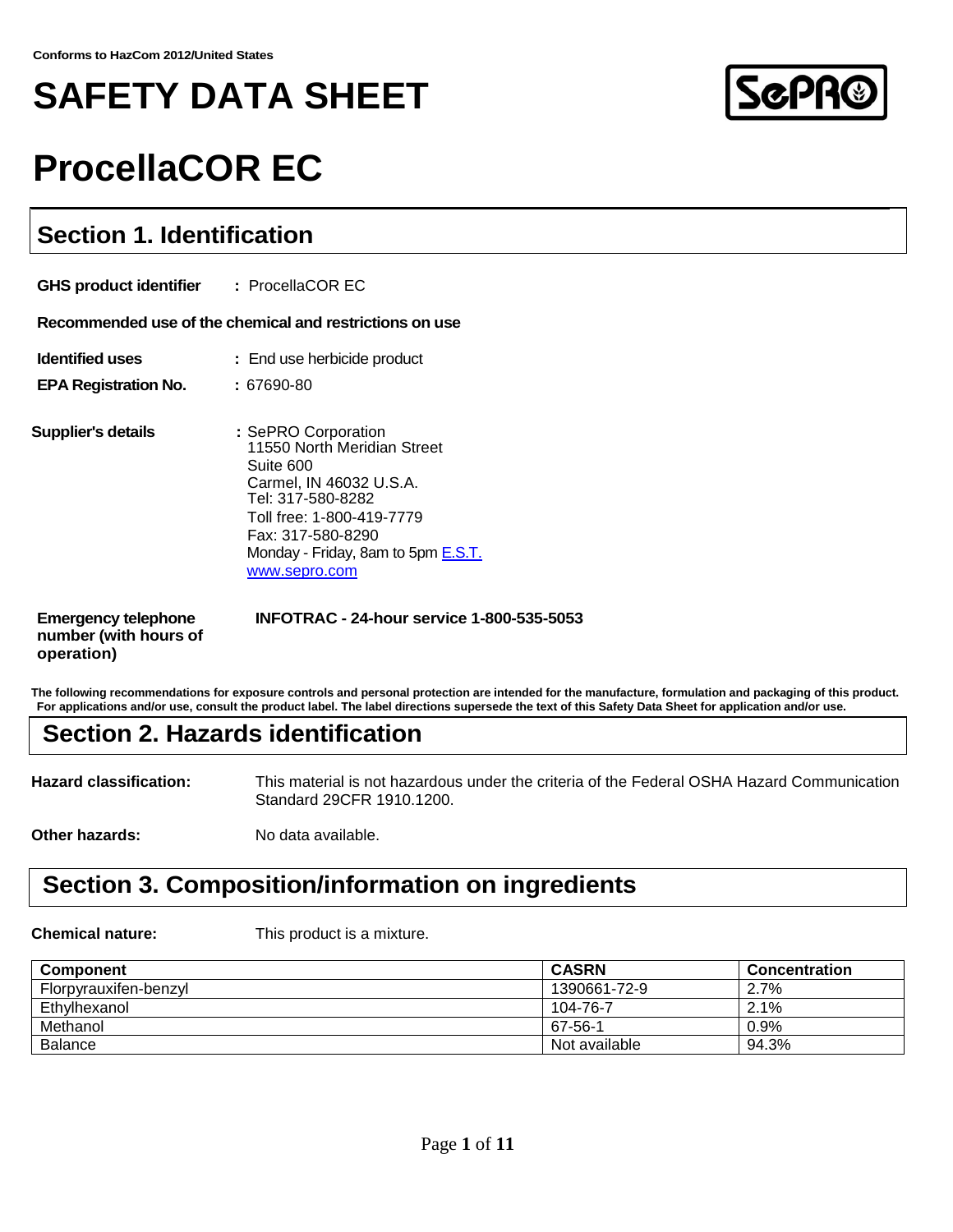# **Section 4. First aid measures**

### **Description of first aid measures**

| <b>General advice:</b>                                                     | If potential for exposure exists refer to Section 8 for specific personal protective equipment.                                                                                                                                                                                               |  |
|----------------------------------------------------------------------------|-----------------------------------------------------------------------------------------------------------------------------------------------------------------------------------------------------------------------------------------------------------------------------------------------|--|
| Inhalation:                                                                | Move person to fresh air. If person is not breathing, call an emergency responder or<br>ambulance, then give artificial respiration; if by mouth to mouth use rescuer protection (pocket<br>mask etc). Call a poison control center or doctor for treatment advice.                           |  |
| <b>Skin contact:</b>                                                       | Take off contaminated clothing. Rinse skin immediately with plenty of water for 15-20 minutes.<br>Call a poison control center or doctor for treatment advice.                                                                                                                                |  |
| Eye contact:                                                               | Hold eyes open and rinse slowly and gently with water for 15-20 minutes. Remove contact<br>lenses, if present, after the first 5 minutes, then continue rinsing eyes. Call a poison control<br>center or doctor for treatment advice.                                                         |  |
| Ingestion:                                                                 | No emergency medical treatment necessary.                                                                                                                                                                                                                                                     |  |
| <b>Most important symptoms</b><br>and effects, both acute<br>and delayed:  | Aside from the information found under Description of first aid measures (above) and<br>Indication of immediate medical attention and special treatment needed (below), any<br>additional important symptoms and effects are described in Section 11: Toxicology<br>Information.              |  |
| Indication of any immediate medical attention and special treatment needed |                                                                                                                                                                                                                                                                                               |  |
| Notes to physician:                                                        | No specific antidote. Treatment of exposure should be directed at the control of symptoms<br>and the clinical condition of the patient. Have the Safety Data Sheet, and if available, the<br>product container or label with you when calling a poison control center or doctor, or going for |  |

# **Section 5. Fire-fighting measures**

treatment.

|                                                                    | Suitable extinguishing media: Water fog or fine spray. Dry chemical fire extinguishers. Carbon dioxide fire extinguishers.<br>Foam. Do not use direct water stream. May spread fire. General purpose synthetic foams<br>(including AFFF type) or protein foams are preferred if available. Alcohol resistant foams (ATC<br>type) may function. |
|--------------------------------------------------------------------|------------------------------------------------------------------------------------------------------------------------------------------------------------------------------------------------------------------------------------------------------------------------------------------------------------------------------------------------|
| Unsuitable extinguishing<br>media:                                 | No data available                                                                                                                                                                                                                                                                                                                              |
| Special hazards arising from the substance or mixture              |                                                                                                                                                                                                                                                                                                                                                |
| <b>Hazardous combustion</b><br>products:                           | During a fire, smoke may contain the original material in addition to combustion products of<br>varying composition which may be toxic and/or irritating. Combustion products may include<br>and are not limited to: Nitrogen oxides. Hydrogen fluoride. Hydrogen chloride. Carbon<br>monoxide. Carbon dioxide.                                |
| <b>Unusual Fire and</b><br><b>Explosion Hazards:</b>               | Violent steam generation or eruption may occur upon application of direct water stream to hot<br>liquids.                                                                                                                                                                                                                                      |
| <b>Advice for firefighters</b><br><b>Fire Fighting Procedures:</b> | Keep people away. Isolate fire and deny unnecessary entry. Consider feasibility of a<br>controlled burn to minimize environment damage. Foam fire extinguishing system is preferred<br>$D_{\alpha\alpha\alpha}$ 2 $\alpha$ f 11                                                                                                                |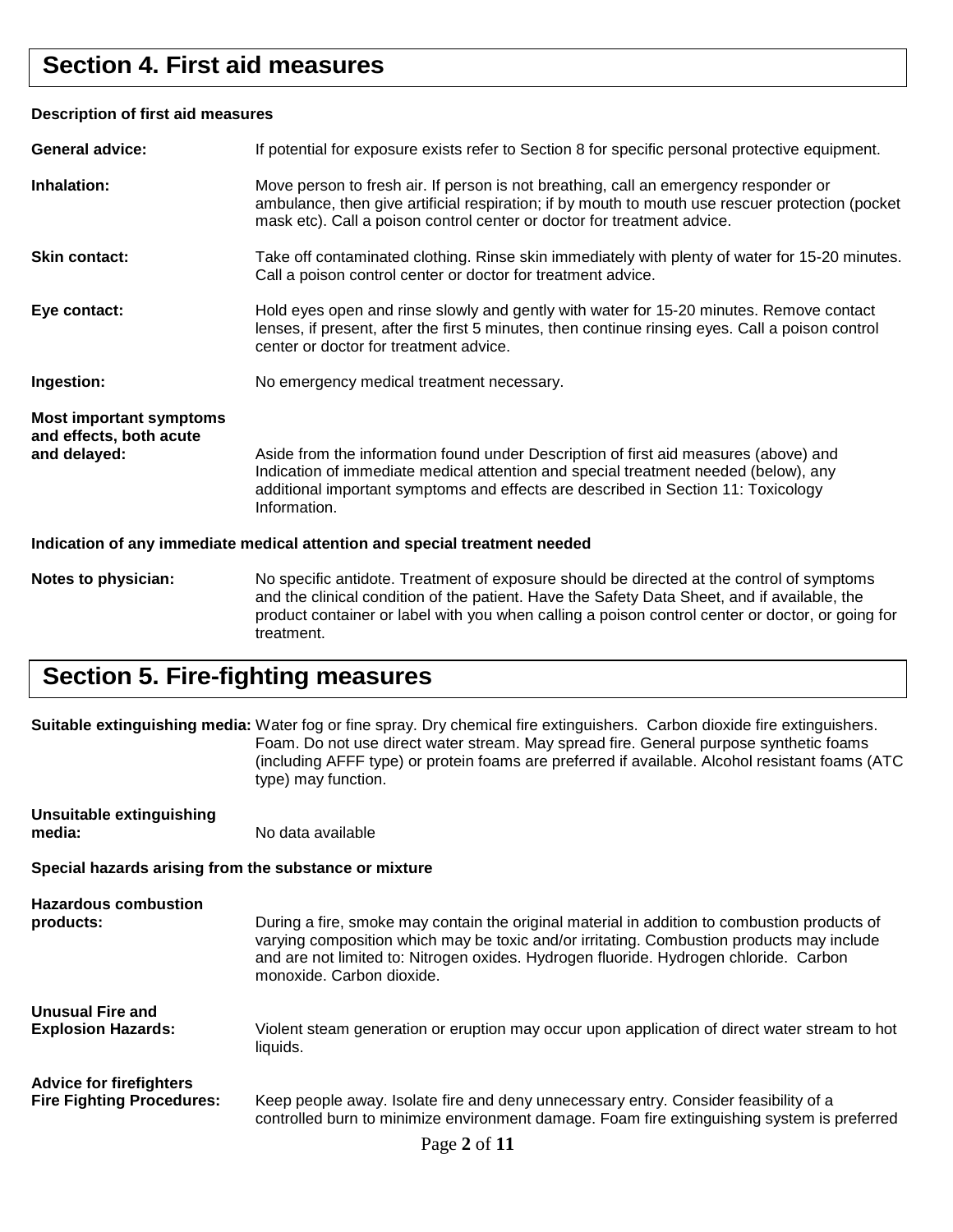because uncontrolled water can spread possible contamination. Do not use direct water stream. May spread fire. Burning liquids may be moved by flushing with water to protect personnel and minimize property damage. Contain fire water run-off if possible. Fire water run-off, if not contained, may cause environmental damage. Review the "Accidental Release Measures" and the "Ecological Information" sections of this SDS. **Special protective**  Wear positive-pressure self-contained breathing apparatus (SCBA) and protective fire fighting clothing (includes fire fighting helmet, coat, trousers, boots, and gloves). Avoid contact with this material during fire fighting operations. If contact is likely, change to full chemical resistant fire fighting clothing with self-contained breathing apparatus. If this is not available, wear full chemical resistant clothing with self-contained breathing apparatus and fight fire from a remote location. For protective equipment in post-fire or non-fire clean-up situations, refer to

# **Section 6. Accidental release measures**

the relevant sections.

| Personal precautions,<br>protective equipment and |                                                                                                                                                                                                                                                                                                                                                 |
|---------------------------------------------------|-------------------------------------------------------------------------------------------------------------------------------------------------------------------------------------------------------------------------------------------------------------------------------------------------------------------------------------------------|
| emergency procedures:                             | Isolate area. Keep unnecessary and unprotected personnel from entering the area. Refer to<br>section 7, Handling, for additional precautionary measures. Use appropriate safety equipment.<br>For additional information, refer to Section 8, Exposure Controls and Personal Protection.                                                        |
| <b>Environmental precautions:</b>                 | Spills or discharges to natural waterways are likely to kill aquatic organisms. Prevent from<br>entering into soil, ditches, sewers, waterways and/or groundwater. See Section 12, Ecological<br>Information.                                                                                                                                   |
| Methods and materials for                         |                                                                                                                                                                                                                                                                                                                                                 |
|                                                   | containment and cleaning up: Contain spilled material if possible. Small spills: Absorb with materials such as: Clay. Dirt.<br>Sand. Sweep up. Collect in suitable and properly labeled containers. Large spills: Contact<br>SePRO Corporation for clean-up assistance. See Section 13, Disposal Considerations, for<br>additional information. |

# **Section 7. Handling and storage**

**Precautions for safe handling:** Keep out of reach of children. Do not swallow. Avoid contact with eyes, skin, and clothing. Avoid breathing vapor or mist. Wash thoroughly after handling. Keep container closed. Use with adequate ventilation. See Section 8, EXPOSURE CONTROLS AND PERSONAL PROTECTION.

**Conditions for safe storage:** Store in a dry place. Store in original container. Keep container tightly closed when not in use. Do not store near food, foodstuffs, drugs or potable water supplies.

# **Section 8. Exposure controls/personal protection**

**Control parameters:** Exposure limits are listed below, if they exist.

| <b>Component</b> | <b>Regulation</b> | <b>Type of Listing</b> | <b>Value/Notation</b>         |
|------------------|-------------------|------------------------|-------------------------------|
| Ethylexanol      | Dow IHG           | TWA                    | 2 ppm                         |
|                  | Dow IHG           | TWA                    | <b>SKIN</b>                   |
| Methanol         | <b>ACGIH</b>      | TWA                    | $200$ ppm                     |
|                  | <b>ACGIH</b>      | <b>STEL</b>            | $250$ ppm                     |
|                  | OSHA Z-1          | TWA                    | 260 mg/m <sup>3</sup> 200 ppm |
|                  | <b>ACGIH</b>      | TWA                    | SKIN, BEI                     |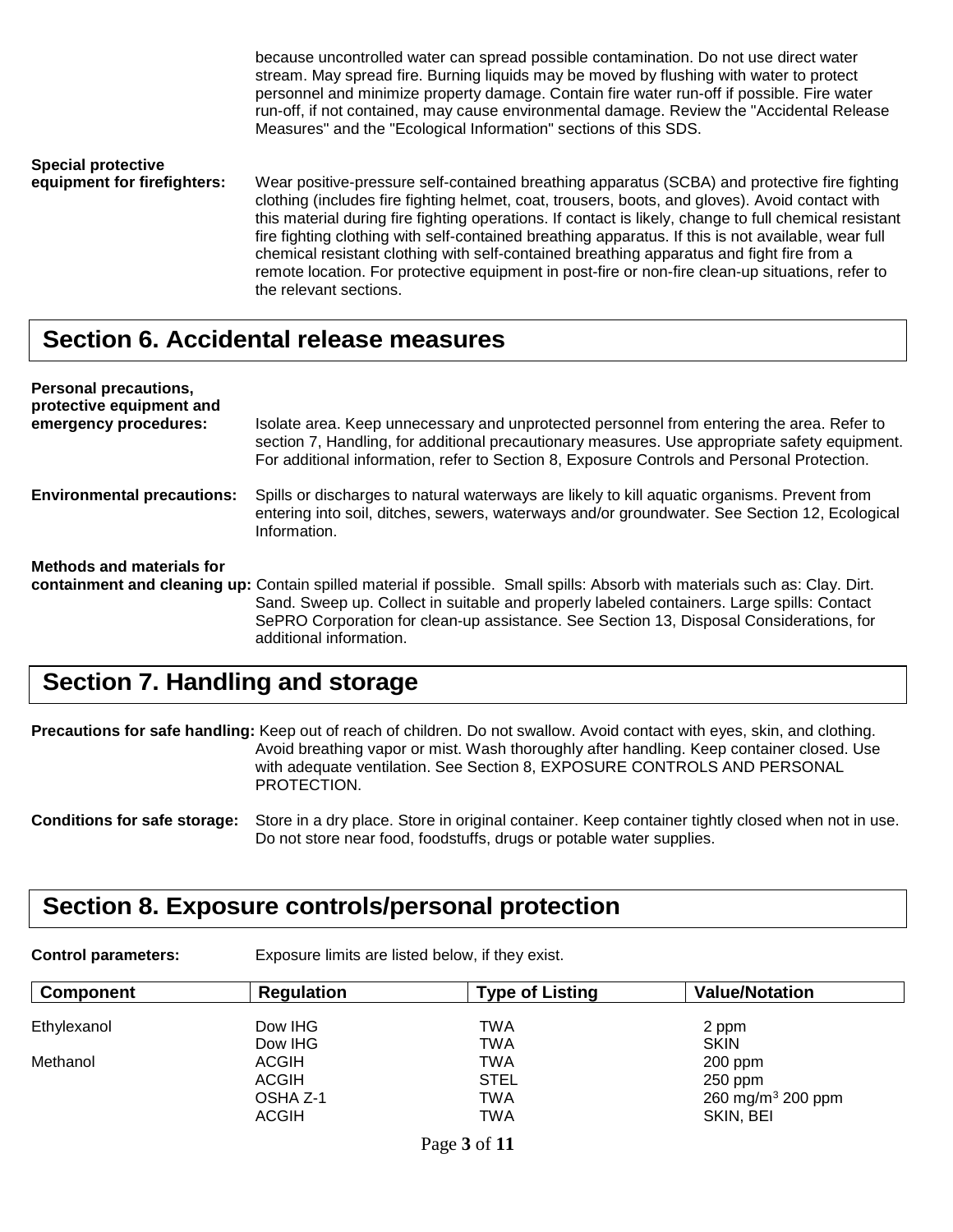| ACGIH   | <b>STEL</b> | SKIN, BEI                     |
|---------|-------------|-------------------------------|
| CAL PEL |             | $1,000$ ppm                   |
| CAL PEL | PEL         | 260 mg/m <sup>3</sup> 200 ppm |
| CAL PEL | <b>STEL</b> | 325 mg/m <sup>3</sup> 250 ppm |

### RECOMMENDATIONS IN THIS SECTION ARE FOR MANUFACTURING, COMMERCIAL BLENDING AND PACKAGING WORKERS. APPLICATORS AND HANDLERS SHOULD SEE THE PRODUCT LABEL FOR PROPER PERSONAL PROTECTIVE EQUIPMENT AND CLOTHING.

| <b>Exposure controls</b><br><b>Engineering controls:</b>                                | Use local exhaust ventilation, or other engineering controls to maintain airborne levels below<br>exposure limit requirements or guidelines. If there are no applicable exposure limit<br>requirements or guidelines, general ventilation should be sufficient for most operations. Local<br>exhaust ventilation may be necessary for some operations.                                                                                                                                                                                                                                                                                                                                                                                                                                                                                                                   |
|-----------------------------------------------------------------------------------------|--------------------------------------------------------------------------------------------------------------------------------------------------------------------------------------------------------------------------------------------------------------------------------------------------------------------------------------------------------------------------------------------------------------------------------------------------------------------------------------------------------------------------------------------------------------------------------------------------------------------------------------------------------------------------------------------------------------------------------------------------------------------------------------------------------------------------------------------------------------------------|
| Individual protection measures<br><b>Eye/face protection:</b><br><b>Skin protection</b> | Use safety glasses (with side shields).                                                                                                                                                                                                                                                                                                                                                                                                                                                                                                                                                                                                                                                                                                                                                                                                                                  |
| <b>Hand protection:</b>                                                                 | Use gloves chemically resistant to this material. Examples of preferred glove barrier materials<br>include: Chlorinated polyethylene. Neoprene. Polyethylene. Ethyl vinyl alcohol laminate<br>("EVAL"). Polyvinyl chloride ("PVC" or "vinyl"). Viton. Examples of acceptable glove barrier<br>materials include: Butyl rubber. Natural rubber ("latex"). Nitrile/butadiene rubber ("nitrile" or<br>"NBR"). NOTICE: The selection of a specific glove for a particular application and duration of<br>use in a workplace should also take into account all relevant workplace factors such as, but<br>not limited to: Other chemicals which may be handled, physical requirements (cut/puncture<br>protection, dexterity, thermal protection), potential body reactions to glove materials, as well<br>as the instructions/specifications provided by the glove supplier. |
| Other protection:                                                                       | Use protective clothing chemically resistant to this material. Selection of specific items such as<br>face shield, boots, apron, or full body suit will depend on the task.                                                                                                                                                                                                                                                                                                                                                                                                                                                                                                                                                                                                                                                                                              |
|                                                                                         | Respiratory protection: Respiratory protection should be worn when there is a potential to exceed the exposure limit<br>requirements or guidelines. If there are no applicable exposure limit requirements or<br>guidelines, wear respiratory protection when adverse effects, such as respiratory irritation or<br>discomfort have been experienced, or where indicated by your risk assessment process. For<br>most conditions no respiratory protection should be needed; however, if discomfort is<br>experienced, use an approved air-purifying respirator. The following should be effective types<br>of air-purifying respirators: Organic vapor cartridge with a particulate pre-filter.                                                                                                                                                                         |

# **Section 9. Physical and chemical properties**

#### **Appearance**

| <b>Physical State</b>         | Liquid                                             |
|-------------------------------|----------------------------------------------------|
| Color                         | Amber                                              |
| Odor                          | Solvent                                            |
| Odor Threshold                | No data available                                  |
| рH                            | 4.24 (1% aqueous suspension)                       |
| Melting point/range           | Not applicable to liquids                          |
| <b>Freezing point</b>         | No data available                                  |
| Boiling point (760 mmHg)      | No data available                                  |
| <b>Flash point</b>            | $> 100 °C$ ( $> 212 °F$ )                          |
| <b>Evaporation Rate</b>       |                                                    |
| (Butyl Acetate =1)            | No data available                                  |
| Flammability (solid, gas)     | Not applicable                                     |
| <b>Lower explosion limit</b>  | No data available                                  |
| <b>Upper explosion limit</b>  | No data available                                  |
| Vapor pressure                | 0.0000002 mmHg at $20^{\circ}$ C (68 $^{\circ}$ F) |
| <b>Relative Vapor Density</b> |                                                    |
| $(air = 1)$                   | No data available                                  |
|                               |                                                    |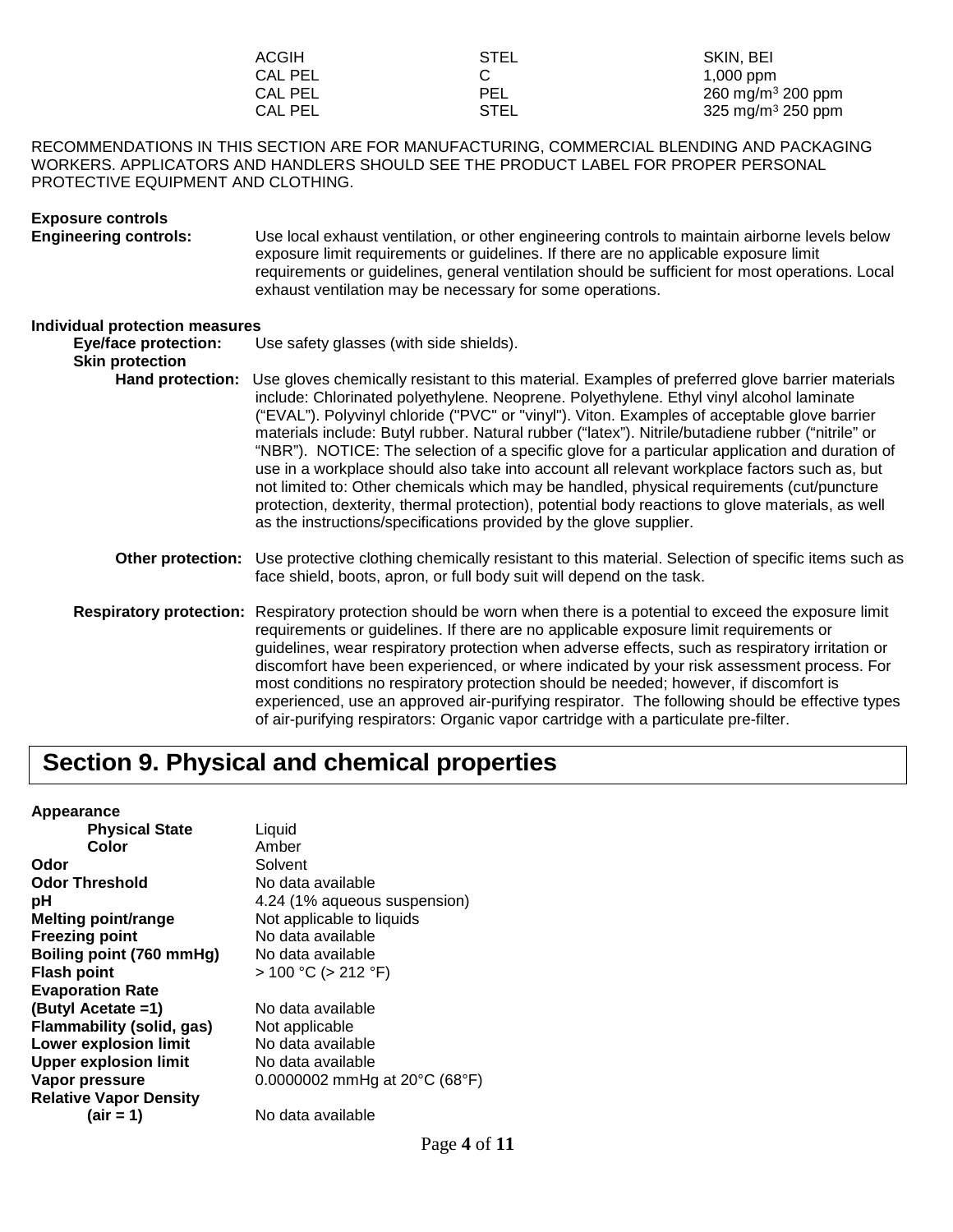| Relative Density (water $= 1$ )<br><b>Water solubility</b><br><b>Partition coefficient:</b><br>n-octanol/water<br><b>Auto-ignition temperature</b><br><b>Decomposition temperature</b><br><b>Dynamic Viscosity</b><br><b>Kinematic Viscosity</b><br><b>Explosive properties</b><br><b>Oxidizing properties</b> | 0.93<br>0.015 mg/l at $20^{\circ}$ C (68 $^{\circ}$ F)<br>No data available<br>$260^{\circ}$ C (500 $^{\circ}$ F)<br>No data available<br>15.4 mPa.s at 20°C (68°F) 8.90 mPa.s at 40°C (104°F)<br>14.2 mm <sup>2</sup> /s at 20°C (68°F) 7.91 mm <sup>2</sup> /s at 40°C (104°F)<br>Not explosive<br>Not oxidizing |
|----------------------------------------------------------------------------------------------------------------------------------------------------------------------------------------------------------------------------------------------------------------------------------------------------------------|--------------------------------------------------------------------------------------------------------------------------------------------------------------------------------------------------------------------------------------------------------------------------------------------------------------------|
| <b>Liquid Density</b><br><b>Molecular weight</b>                                                                                                                                                                                                                                                               | 0.9257 g/cm3 at 20 $^{\circ}$ C (68 $^{\circ}$ F) Digital density meter<br>No data available                                                                                                                                                                                                                       |
| NOTE:                                                                                                                                                                                                                                                                                                          | The physical data presented above are typical values and should not be construed as a<br>specification.                                                                                                                                                                                                            |

# **Section 10. Stability and reactivity**

| <b>Reactivity:</b>                            | No dangerous reaction known under conditions of normal use.                                                                                                                                                                                              |  |
|-----------------------------------------------|----------------------------------------------------------------------------------------------------------------------------------------------------------------------------------------------------------------------------------------------------------|--|
| <b>Chemical stability:</b>                    | Thermally stable at typical use temperatures.                                                                                                                                                                                                            |  |
| <b>Possibility of hazardous</b><br>reactions: | Polymerization will not occur.                                                                                                                                                                                                                           |  |
| <b>Conditions to avoid:</b>                   | Exposure to elevated temperatures can cause product to decompose.                                                                                                                                                                                        |  |
| Incompatible materials:                       | None known.                                                                                                                                                                                                                                              |  |
| <b>Hazardous</b><br>decomposition products:   | Decomposition products depend upon temperature, air supply and the presence of other<br>materials. Decomposition products can include and are not limited to: Carbon monoxide.<br>Carbon dioxide. Hydrogen chloride. Hydrogen fluoride. Nitrogen oxides. |  |

# **Section 11. Toxicological information**

*Toxicological information appears in this section when such data is available.*

| <b>Acute toxicity</b><br><b>Acute oral toxicity</b> | Very low toxicity if swallowed. Harmful effects not anticipated from swallowing small amounts.<br>As product: LD50, Rat, female, > 5,000 mg/kg                                                                                                                   |
|-----------------------------------------------------|------------------------------------------------------------------------------------------------------------------------------------------------------------------------------------------------------------------------------------------------------------------|
| <b>Acute dermal toxicity</b>                        | Prolonged skin contact is unlikely to result in absorption of harmful amounts.<br>As product: LD50, Rat, male and female, > 5,000 mg/kg                                                                                                                          |
| <b>Acute inhalation toxicity</b>                    | No adverse effects are anticipated from single exposure to mist. Based on the available data,<br>respiratory irritation was not observed.<br>As product: LC50, Rat, male and female, 4 Hour, dust/mist, > 5.40 mg/l No deaths occurred<br>at this concentration. |
| <b>Skin corrosion/irritation</b>                    | Brief contact may cause slight skin irritation with local redness.                                                                                                                                                                                               |
| Serious eye damage/<br>eye irritation               | May cause slight eye irritation. Corneal injury is unlikely.                                                                                                                                                                                                     |
| <b>Sensitization</b>                                | Did not cause allergic skin reactions when tested in guinea pigs. For respiratory sensitization:<br>No relevant data found.                                                                                                                                      |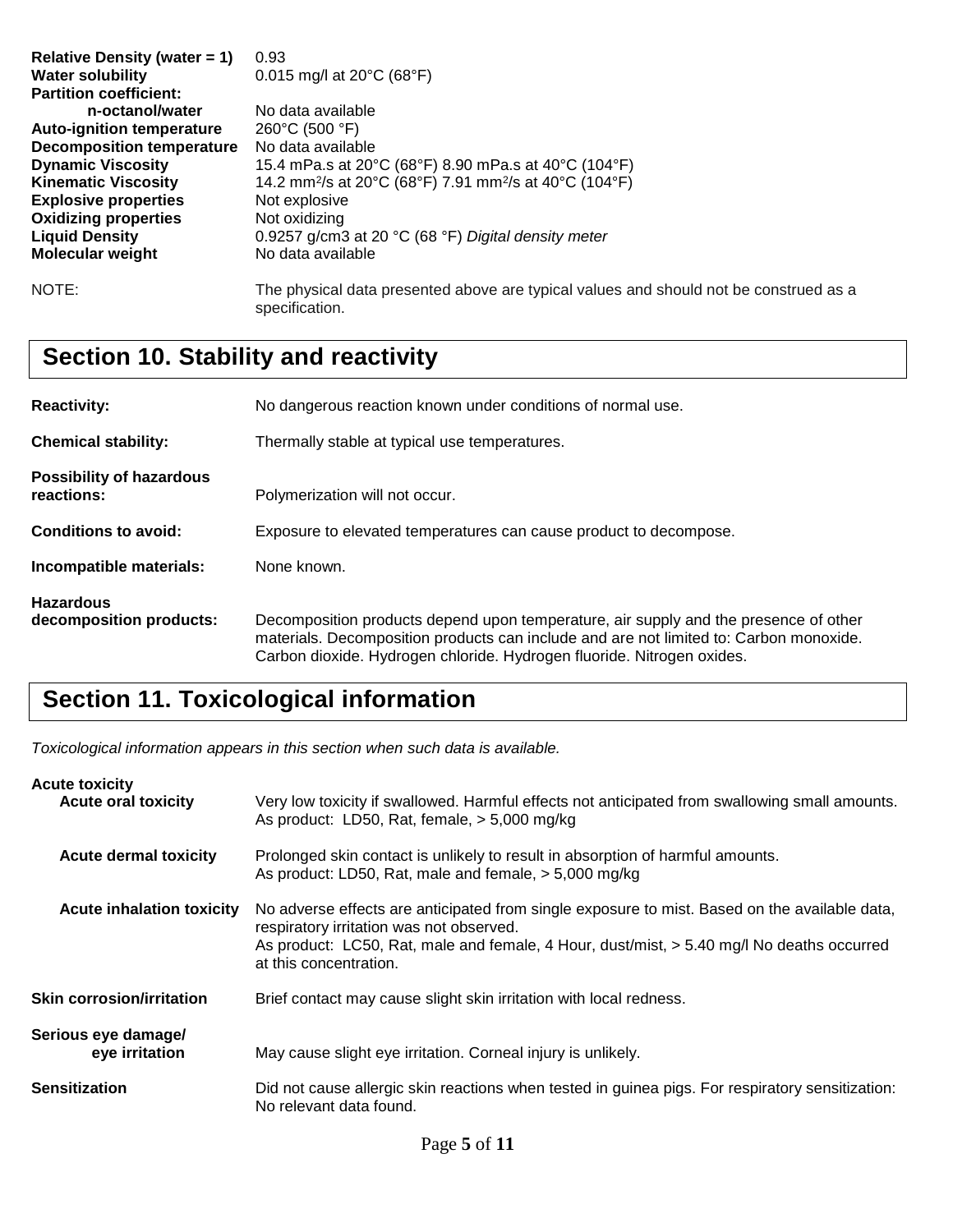| <b>Specific Target Organ</b><br><b>Systemic Toxicity</b><br>(Single Exposure)   | Evaluation of available data suggests that this material is not an STOT-SE toxicant.                                                                                                                                                                                                                                                                                                                                                 |
|---------------------------------------------------------------------------------|--------------------------------------------------------------------------------------------------------------------------------------------------------------------------------------------------------------------------------------------------------------------------------------------------------------------------------------------------------------------------------------------------------------------------------------|
| <b>Specific Target Organ</b><br><b>Systemic Toxicity</b><br>(Repeated Exposure) | For the active ingredient(s): Based on available data, repeated exposures are not anticipated<br>to cause significant adverse effects.<br>For the major component(s): Based on available data, repeated exposures are not anticipated<br>to cause significant adverse effects.<br>For the minor component(s): In animals, effects have been reported on the following organs:<br>Blood, kidney, liver, and spleen.                   |
| Carcinogenicity                                                                 | For the active ingredient(s): Did not cause cancer in laboratory animals.<br>For the major component(s): No relevant data found.                                                                                                                                                                                                                                                                                                     |
| <b>Teratogenicity</b>                                                           | For the active ingredient(s): Did not cause birth defects or any other fetal effects in laboratory<br>animals.<br>For the major component(s): No relevant data found.<br>For the minor component(s): Has caused birth defects in laboratory animals only at doses<br>toxic to the mother. Has been toxic to the fetus in laboratory animals at doses toxic to the<br>mother. These concentrations exceed relevant human dose levels. |
| <b>Reproductive toxicity</b>                                                    | For the active ingredient(s): In animal studies, did not interfere with reproduction.<br>For the major component(s): In animal studies, did not interfere with reproduction. In animal<br>studies, did not interfere with fertility.                                                                                                                                                                                                 |
| <b>Mutagenicity</b>                                                             | In vitro genetic toxicity studies were negative. Animal genetic toxicity studies were negative.                                                                                                                                                                                                                                                                                                                                      |
| <b>Aspiration Hazard</b>                                                        | Based on physical properties, not likely to be an aspiration hazard.<br>No aspiration toxicity classification                                                                                                                                                                                                                                                                                                                        |

# **Section 12. Ecological information**

*Ecotoxicological information appears in this section when such data is available.*

| <b>Toxicity</b><br>Acute toxicity to fish         | Material is practically non-toxic to fish on an acute basis ( $\text{LCS0} > 100 \text{ mg/L}$ ).                                                                                                                                   |
|---------------------------------------------------|-------------------------------------------------------------------------------------------------------------------------------------------------------------------------------------------------------------------------------------|
|                                                   | EC50, Cyprinus carpio (Carp), static test, 96 Hour, > 120 mg/l, OECD Test Guideline 203 or<br>Equivalent                                                                                                                            |
| <b>Acute toxicity to</b><br>aquatic invertebrates | Material is slightly toxic to aquatic invertebrates on an acute basis (LC50/EC50 between 10<br>and 100 mg/L).<br>EC50, Daphnia magna (Water flea), 48 Hour, 49 mg/l, OECD Test Guideline 202                                        |
| Acute toxicity to<br>algae/aquatic plants         | Material is very highly toxic to some aquatic vascular plant species.<br>ErC50, Pseudokirchneriella subcapitata (green algae), 72 Hour, > 5.4 mg/l, OECD Test<br>Guideline 201<br>ErC50, Myriophyllum spicatum, 14 d, 0.000919 mg/l |
|                                                   | NOEC, Myriophyllum spicatum, 14 d, 0.0000954 mg/l                                                                                                                                                                                   |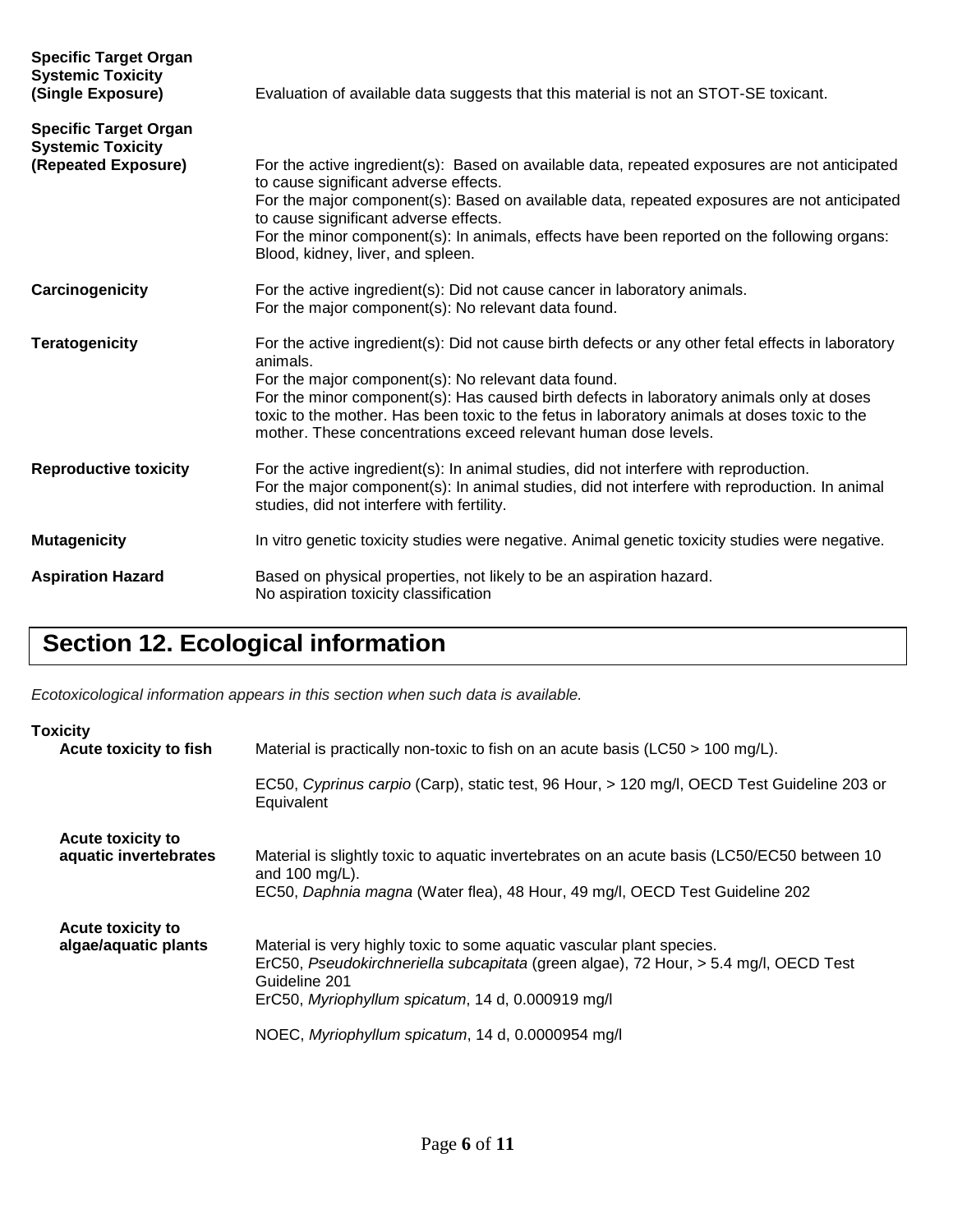|              | <b>Toxicity to Above Ground</b><br><b>Organisms</b>        | Material is practically non-toxic to birds on an acute basis (LD50 > 2000 mg/kg).                                                                                                                                                            |
|--------------|------------------------------------------------------------|----------------------------------------------------------------------------------------------------------------------------------------------------------------------------------------------------------------------------------------------|
|              |                                                            | oral LD50, Colinus virginianus (Bobwhite quail), > 2500mg/kg bodyweight.                                                                                                                                                                     |
|              |                                                            | oral LD50, Apis mellifera (bees), 48 Hour, > 212.2µg/bee                                                                                                                                                                                     |
|              |                                                            | contact LD50, Apis mellifera (bees), 48 Hour, >200µg/bee                                                                                                                                                                                     |
| organisms    | <b>Toxicity to soil-dwelling</b>                           | LC50, Eisenia fetida (earthworms), 14 d, mortality, >2,500 mg/kg                                                                                                                                                                             |
|              | <b>Persistence and degradability</b>                       |                                                                                                                                                                                                                                              |
|              | florpyrauxifen-benzyl<br><b>Biodegradability:</b>          | Material is expected to biodegrade very slowly (in the environment). Fails to pass OECD/EEC<br>tests for ready biodegradability.<br>10-day Window: Fail                                                                                      |
|              | <b>Biodegradation:</b><br><b>Exposure time:</b><br>Method: | 14.6%<br>29 d<br><b>OECD Test Guideline 301B</b>                                                                                                                                                                                             |
|              | <b>Stability in Water (1/2-life)</b>                       |                                                                                                                                                                                                                                              |
|              |                                                            | Hydrolysis, DT50, 913 d, pH 4, Half-life Temperature 25 °C<br>Hydrolysis, DT50, 111 d, pH 7, Half-life Temperature 25 °C<br>Hydrolysis, DT50, 1.3 d, pH 9, Half-life Temperature 25 °C                                                       |
| Ethylhexanol |                                                            |                                                                                                                                                                                                                                              |
|              | <b>Biodegradability:</b>                                   | Material is readily biodegradable. Passes OECD test(s) for ready biodegradability. Material is<br>ultimately biodegradable (reaches > 70% mineralization in OECD test(s) for inherent<br>biodegradability).<br>10-day Window: Not applicable |
|              | <b>Biodegradation:</b>                                     | >95%                                                                                                                                                                                                                                         |
|              | <b>Exposure time:</b><br>Method:                           | 5 d<br>OECD Test Guideline 302B or Equivalent                                                                                                                                                                                                |
|              | <b>Biodegradation:</b>                                     | 10-day Window: Pass<br>68 %                                                                                                                                                                                                                  |
|              | <b>Exposure time:</b><br>Method:                           | 17 d<br>OECD Test Guideline 301B or Equivalent                                                                                                                                                                                               |
|              |                                                            |                                                                                                                                                                                                                                              |
|              | <b>Theoretical</b><br><b>Oxygen Demand:</b>                | $2.95$ mg/mg                                                                                                                                                                                                                                 |
|              | <b>Chemical</b><br><b>Oxygen Demand:</b>                   | $2.70$ mg/mg                                                                                                                                                                                                                                 |

### **Biological oxygen demand (BOD)**

| <b>Incubation Time</b> | <b>BOD</b> |
|------------------------|------------|
| 5 d                    | 26-70 %    |
| 10 d                   | 75-81 %    |
| 20 Y                   | $86-87%$   |

### **Photodegradation**

| Test Type:                             | Half-life (indirect photolysis) |
|----------------------------------------|---------------------------------|
| <b>Sensitizer:</b>                     | OH radicals                     |
| <b>Atmospheric half-life: 9.7 Hour</b> |                                 |
| Method:                                | Estimated.                      |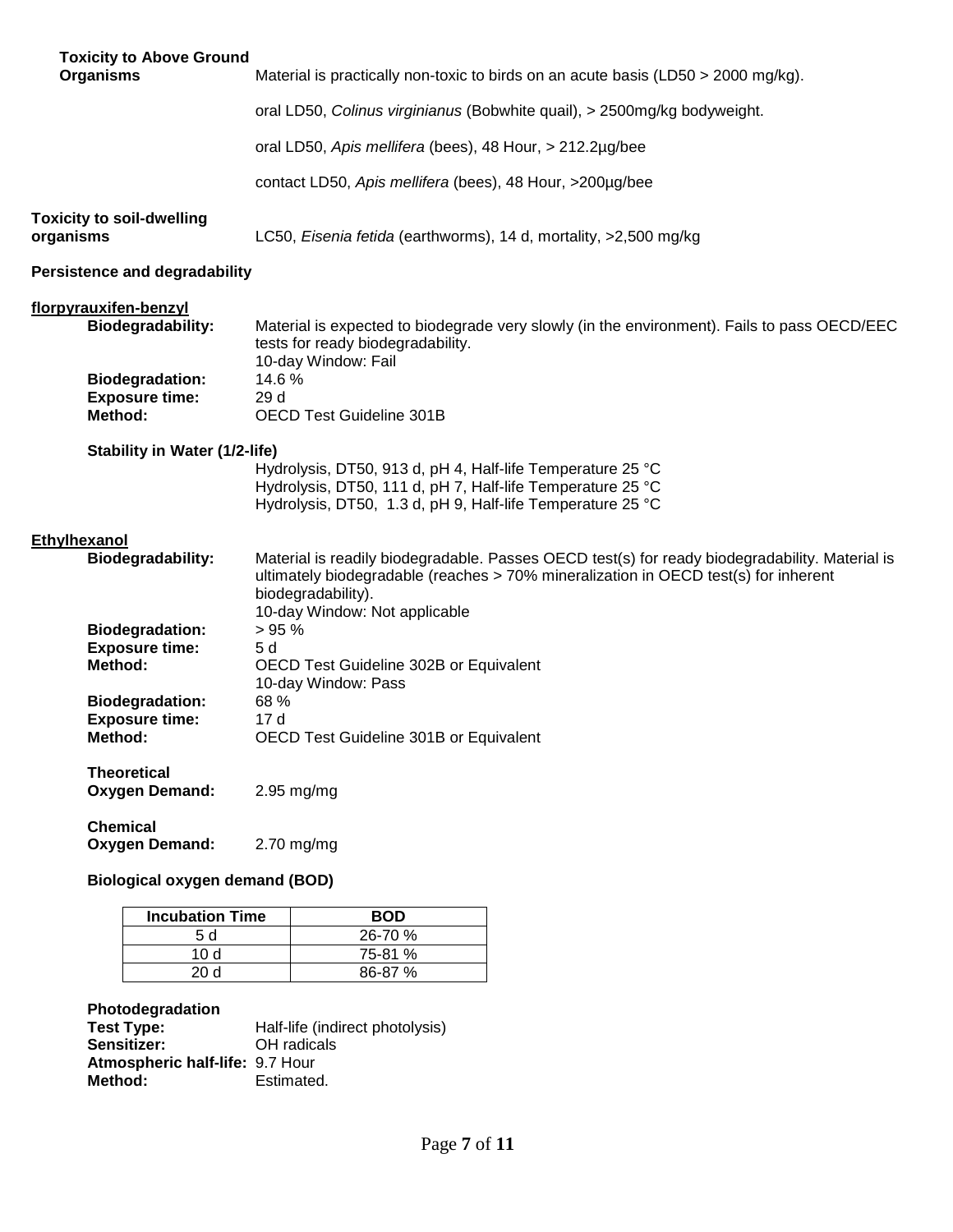### **Metha**

| <b>Methanol</b> |                                                                   |                                                                                       |
|-----------------|-------------------------------------------------------------------|---------------------------------------------------------------------------------------|
|                 | <b>Biodegradability:</b>                                          | Material is readily biodegradable. Passes OECD test(s) for ready biodegradability.    |
|                 |                                                                   | 10-day Window: Pass                                                                   |
|                 | <b>Biodegradation:</b><br><b>Exposure time:</b>                   | 99%<br>28 d                                                                           |
|                 | Method:                                                           | OECD Test Guideline 301D or Equivalent                                                |
|                 |                                                                   |                                                                                       |
|                 | <b>Theoretical Oxygen</b>                                         |                                                                                       |
|                 | Demand:                                                           | 1.50 mg/mg                                                                            |
|                 |                                                                   |                                                                                       |
|                 | <b>Chemical Oxygen</b><br>Demand:                                 | 1.49 mg/mg Dichromate                                                                 |
|                 |                                                                   |                                                                                       |
|                 | <b>Biological oxygen demand (BOD)</b>                             |                                                                                       |
|                 | <b>Incubation Time</b>                                            |                                                                                       |
|                 | 5d                                                                | <b>BOD</b><br>72 %                                                                    |
|                 | 20d                                                               | 79 %                                                                                  |
|                 |                                                                   |                                                                                       |
|                 | Photodegradation                                                  |                                                                                       |
|                 | <b>Test Type:</b>                                                 | Half-life (indirect photolysis)                                                       |
|                 | Sensitizer:                                                       | OH radicals                                                                           |
|                 | Atmospheric half-life: 8-18 d<br>Method:                          | Estimated.                                                                            |
|                 |                                                                   |                                                                                       |
| <b>Balance</b>  |                                                                   |                                                                                       |
|                 | <b>Biodegradability:</b>                                          | No relevant data found.                                                               |
|                 |                                                                   |                                                                                       |
|                 | <b>Bioaccumulative potential</b>                                  |                                                                                       |
|                 | <b>Florpyrauxifen-benzyl</b>                                      |                                                                                       |
|                 | <b>Bioaccumulation:</b>                                           | Bioconcentration potential is moderate (BCF between 100 and 3000 or Log Pow between 3 |
|                 |                                                                   | and 5).                                                                               |
|                 | <b>Partition coefficient:</b>                                     |                                                                                       |
|                 | n-octanol/water(log Pow): 5.5 at 20 °C<br><b>Bioconcentration</b> |                                                                                       |
|                 | factor (BCF):                                                     | 356 Lepomis macrochirus (Bluegill sunfish) 30 d                                       |
|                 |                                                                   |                                                                                       |
| Ethylhexanol    |                                                                   |                                                                                       |
|                 | <b>Bioaccumulation:</b>                                           | Bioconcentration potential is moderate (BCF between 100 and 3000 or Log Pow between 3 |
|                 | <b>Partition coefficient:</b>                                     | and 5).                                                                               |
|                 |                                                                   |                                                                                       |

**n-octanol/water(log Pow):** 3.1 Measured

### **Methanol**

| <b>Bioaccumulation:</b><br><b>Partition coefficient:</b>            | Bioconcentration potential is low (BCF $<$ 100 or Log Pow $<$ 3). |
|---------------------------------------------------------------------|-------------------------------------------------------------------|
| n-octanol/water(log Pow): -0.77 Measured<br><b>Bioconcentration</b> |                                                                   |
| factor (BCF):                                                       | <10 Fish Measured                                                 |

**Balance**<br>**Bioaccumulation:** No relevant data found.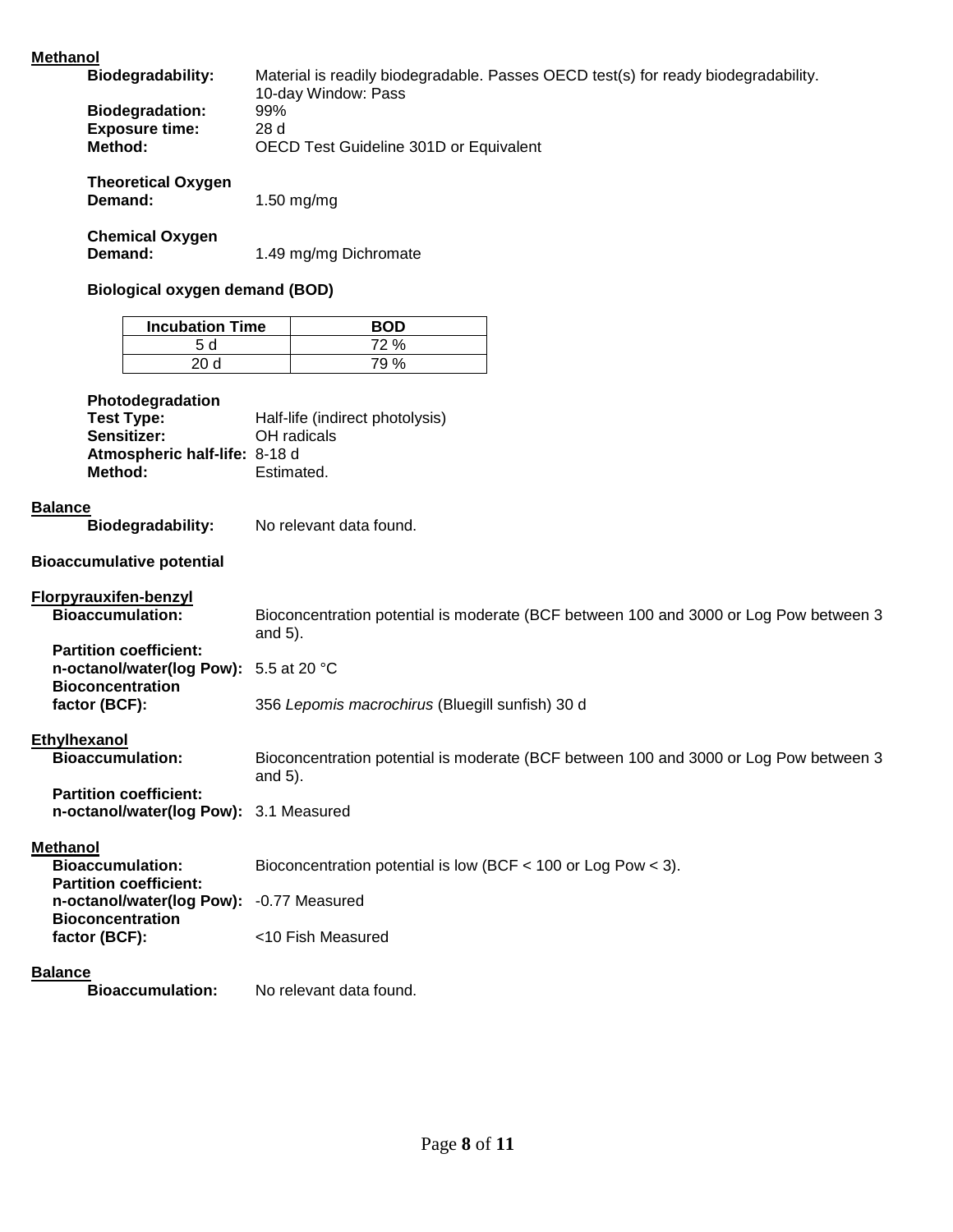**Mobility in soil**

| <b>Florpyrauxifen-benzyl</b> | Expected to be relatively immobile in soil (Koc > 5000).<br>Partition coefficient (Koc): 34200                      |
|------------------------------|---------------------------------------------------------------------------------------------------------------------|
| Ethylhexanol                 | Potential for mobility in soil is low (Koc between 500 and 2000).<br>Partition coefficient (Koc): 800 Estimated.    |
| Methanol                     | Potential for mobility in soil is very high (Koc between 0 and 50).<br>Partition coefficient (Koc): 0.44 Estimated. |
| <b>Balance</b>               | No relevant data found.                                                                                             |

### **Section 13. Disposal considerations**

**Disposal methods:** If wastes and/or containers cannot be disposed of according to the product label directions, disposal of this material must be in accordance with your local or area regulatory authorities. This information presented below only applies to the material as supplied. The identification based on characteristic(s) or listing may not apply if the material has been used or otherwise contaminated. It is the responsibility of the waste generator to determine the toxicity and physical properties of the material generated to determine the proper waste identification and disposal methods in compliance with applicable regulations. If the material as supplied becomes a waste, follow all applicable regional, national and local laws.

# **Section 14. Transport information**

**DOT** Not regulated for transport

**Classification for SEA transport (IMO-IMDG):**

| Proper shipping name       | Environmentally hazardous substance, liquid, n.o.s. (Florpyrauxifen-benzyl) |
|----------------------------|-----------------------------------------------------------------------------|
| UN number                  | UN 3082                                                                     |
| <b>Class</b>               | 9                                                                           |
| Packing group              | Ш                                                                           |
| <b>Marine pollutant</b>    | Florpyrauxifen-benzyl                                                       |
| <b>Transport in bulk</b>   | Consult IMO regulations before transporting ocean bulk                      |
| according to Annex I or II |                                                                             |
| of MARPOL 73/78 and the    |                                                                             |
| <b>IBC or IGC Code</b>     |                                                                             |

**Classification for AIR transport (IATA/ICAO):**

| Proper shipping name | Environmentally hazardous substance, liquid, n.o.s. (Florpyrauxifen-benzyl) |
|----------------------|-----------------------------------------------------------------------------|
| UN number            | UN 3082                                                                     |
| Class                |                                                                             |
| <b>Packing group</b> |                                                                             |

This information is not intended to convey all specific regulatory or operational requirements/information relating to this product. Transportation classifications may vary by container volume and may be influenced by regional or country variations in regulations. Additional transportation system information can be obtained through an authorized sales or customer service representative. It is the responsibility of the transporting organization to follow all applicable laws, regulations and rules relating to the transportation of the material.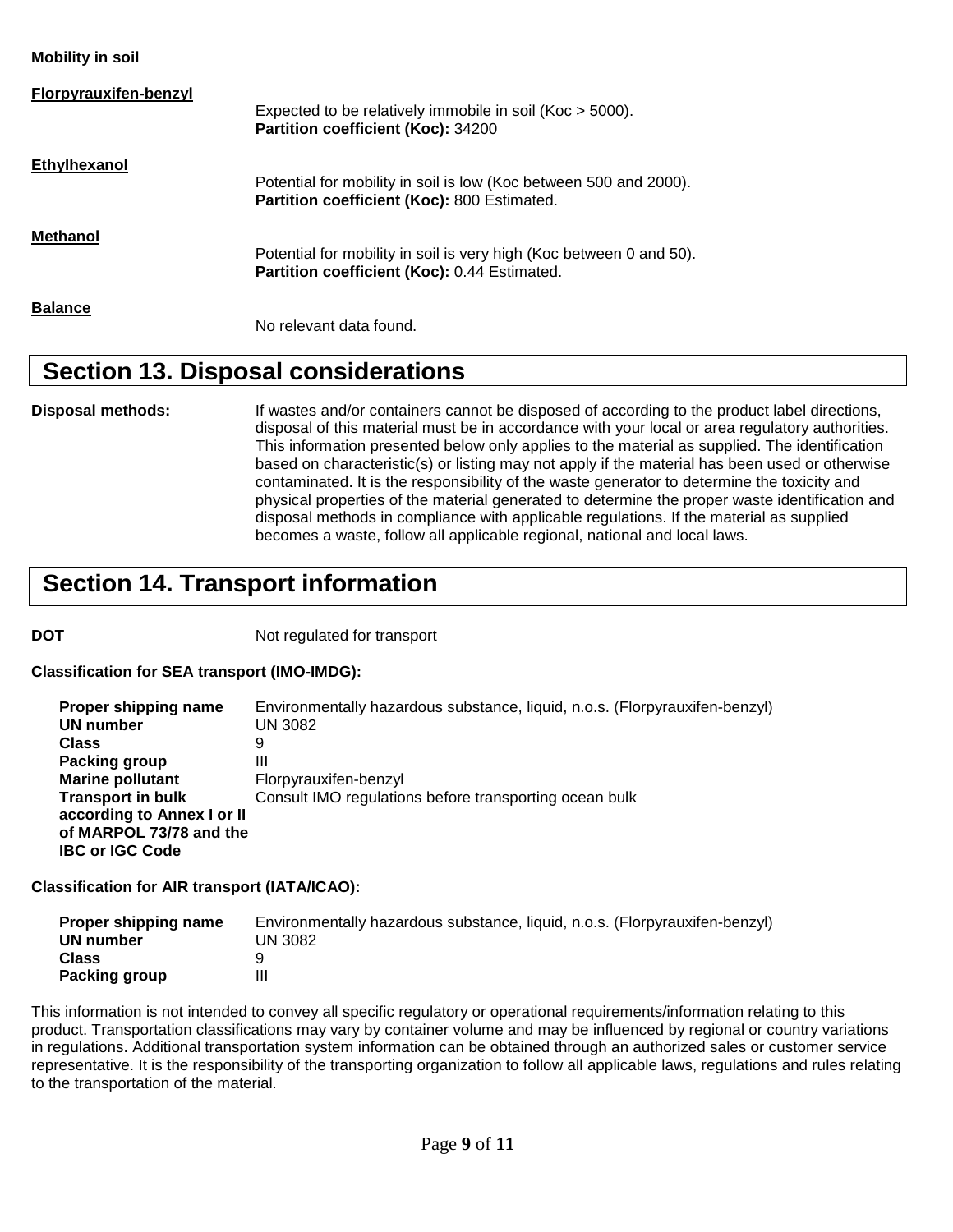# **Section 15. Regulatory information**

| <b>OSHA Hazard</b><br><b>Communication Standard</b>                                                                                                                                  | This product is not a "Hazardous Chemical" as defined by the OSHA Hazard Communication<br>Standard, 29 CFR 1910.1200.                                                                                                   |
|--------------------------------------------------------------------------------------------------------------------------------------------------------------------------------------|-------------------------------------------------------------------------------------------------------------------------------------------------------------------------------------------------------------------------|
| <b>Superfund Amendments and</b><br><b>Reauthorization Act of 1986</b><br><b>Title III (Emergency Planning</b><br>and Community<br>Right-to-Know Act of 1986)<br>Sections 311 and 312 | This product is not a hazardous chemical under 29CFR 1910.1200, and therefore is not<br>covered by Title III of SARA.                                                                                                   |
| <b>Superfund Amendments and</b><br><b>Reauthorization Act of 1986</b><br><b>Title III (Emergency Planning</b><br>and Community<br>Right-to-Know Act of 1986)<br><b>Section 313</b>   | This material does not contain any chemical components with known CAS numbers that<br>exceed the threshold (De Minimis) reporting levels established by SARA Title III, Section 313.                                    |
| Pennsylvania Worker and<br><b>Community</b><br><b>Right-To-Know Act:</b>                                                                                                             | The following chemicals are listed because of the additional requirements of Pennsylvania<br>law: Components<br><b>CASRN</b><br>Ethylhexanol<br>104-76-7                                                                |
| <b>California Proposition 65</b><br>(Safe Drinking Water and<br><b>Toxic Enforcement</b><br>Act of 1986)                                                                             | WARNING: This product contains a chemical(s) known to the State of California to cause birth<br>defects or other reproductive harm.                                                                                     |
| <b>United States TSCA</b><br><b>Inventory (TSCA)</b>                                                                                                                                 | This product contains chemical substance(s) exempt from U.S. EPA TSCA Inventory<br>requirements. It is regulated as a pesticide subject to Federal Insecticide, Fungicide, and<br>Rodenticide Act (FIFRA) requirements. |

# **Section 16. Other information**

**Hazard Rating System National Fire Protection Association (U.S.A.)**

### **Health: 1 Flammability: 1 Instability: 0**

| <b>ACGIH</b>   | USA. ACGIH Threshold Limit Values (TLV)                                                 |
|----------------|-----------------------------------------------------------------------------------------|
| C              | Ceiling                                                                                 |
| <b>CAL PEL</b> | California permissible exposure limits for chemical contaminants (Title 8, Article 107) |
| Dow IHG        | Dow Industrial Hygiene Guideline                                                        |
| OSHA Z-1       | USA. Occupational Exposure Limits (OSHA) - Table Z-1 Limits for Air Contaminants        |
| <b>PEL</b>     | Permissible exposure limit                                                              |
| <b>SKIN</b>    | Absorbed via skin                                                                       |
| SKIN, BEI      | Absorbed via Skin, Biological Exposure Indice                                           |
| <b>STEL</b>    | Short term exposure limit                                                               |
| <b>TWA</b>     | Time weighted average                                                                   |